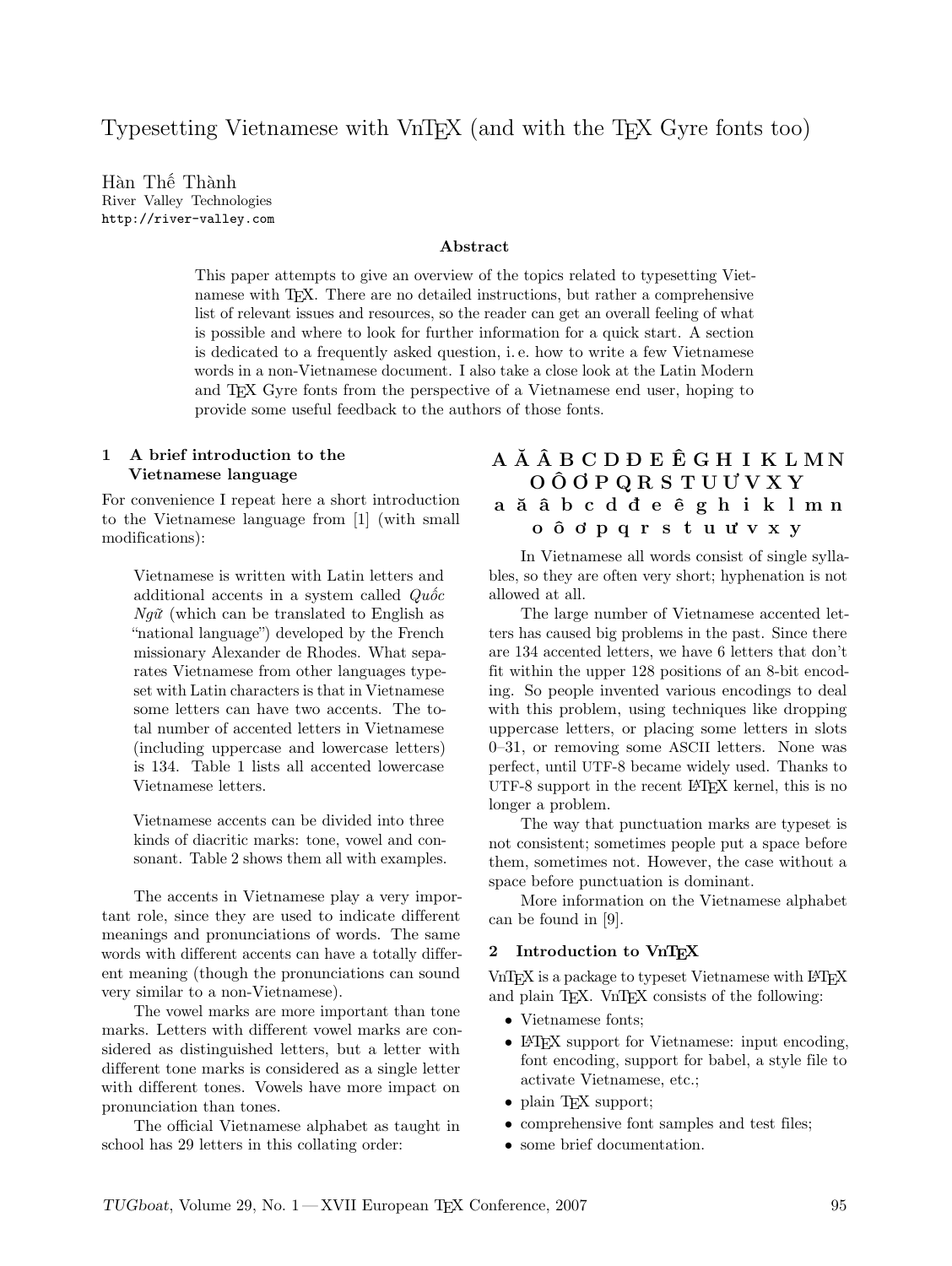| $\mathbf{a}$            | á                        | ą | $\grave{\mathrm{a}}$       | $\mathring{a}$           | $\tilde{a}$                |
|-------------------------|--------------------------|---|----------------------------|--------------------------|----------------------------|
| ă                       | á                        | ă | $\grave{\rm a}$            | $\overset{?}{\tilde{a}}$ | $\tilde{\mathbf{a}}$       |
| $\widehat{\mathrm{a}}$  | $\hat{\hat{\mathbf{a}}}$ | ậ | $\grave{\hat{\mathrm{a}}}$ | $\hat{\hat{\mathbf{a}}}$ | $\tilde{\hat{\mathbf{a}}}$ |
| $\overline{\mathrm{e}}$ | é                        | ę | è                          | $\acute{\text{e}}$       | $\tilde{\mathrm{e}}$       |
| $\hat{e}$               | $\hat{\hat{e}}$          | ệ | è                          | $\hat{\hat{e}}$          | $\tilde{\hat{e}}$          |
| $\mathbf{i}$            | í                        | į | ì                          | $\hat{1}$                | $\tilde{1}$                |

| $\overline{O}$        | ó                    | Ò              | ò          | $\stackrel{\scriptscriptstyle\circ}{\rm O}$ | $\tilde{O}$          |
|-----------------------|----------------------|----------------|------------|---------------------------------------------|----------------------|
| $\hat{O}$             | $\hat{0}$            | $\hat{Q}$      | $\delta$   | $\hat{\hat{O}}$                             | $\tilde{\hat{O}}$    |
| $\overrightarrow{O}$  | $\acute{\mathrm{o}}$ | $\dot{Q}$      | $\partial$ | $\ddot{\mathrm{o}}$                         | $\tilde{O}$          |
| $\mathbf u$           | ú                    | ų              | ù          | $\mathring{\text{u}}$                       | $\tilde{\mathbf{u}}$ |
| $\mathbf{u}^{\prime}$ | ứ                    | Ų              | ù          | $\mathring{\text{u}}$                       | $\tilde{\mathbf{u}}$ |
| $\overline{y}$        | ý                    | $\overline{y}$ | $\hat{y}$  | $\hat{y}$                                   | $\tilde{y}$          |
| đ                     |                      |                |            |                                             |                      |

Table 1: List of all Vietnamese lowercase letters taking accents

VnTEX tries to make typesetting Vietnamese as accessible and easy as typesetting English, and also tries to follow common LATEX conventions, in order to minimize the chance of conflicts with other packages. The official LAT<sub>EX</sub> font encoding for Vietnamese is T<sub>5</sub>, made by Werner Lemberg and Vladimir Volovich. VnTEX supports various input encodings for Vietnamese. The recommended encoding to use with VnT<sub>F</sub>X is UTF-8. If for some reason UTF-8 cannot be used (for example your T<sub>EX</sub> editor doesn't support it), VISCII is the recommended 8-bit encoding.

The first version was released in 2000. The current version is 3.1.5 and was released in January 2007. VnTEX is being maintained by Hàn Thế Thành, Werner Lemberg and Reinhard Kotucha. The official website of  $VnT<sub>F</sub>X$  is [2].

VnTEX is already part of TEX Live and MiKTEX, which frees most users from the need to install it manually.

ConTEXt also has support for Vietnamese (partly imported from VnTEX) and a number of Vietnamese users.

#### 3 How to typeset just a few Vietnamese words

This section tries to answer the question that has often been asked: How can I typeset just a few Vietnamese words in my  $\cancel{L}$ FFX document, which is written in English (German/Polish/French/...)?

The answer depends very much on the particular scenario; however, I assume that you are in a hurry, you don't want to bother with issues like how to display and write Vietnamese in your T<sub>E</sub>X editor. You have only a few Vietnamese words in your LATEX file and you would like to see them properly displayed

| <i>Vowel</i> |       |  |  |  |
|--------------|-------|--|--|--|
| breve        | lăn   |  |  |  |
| circumflex   | tôi   |  |  |  |
| horn         | lırdn |  |  |  |
| Tone         |       |  |  |  |
| acute        | lá    |  |  |  |
| grave        | là    |  |  |  |
| hook above   | lå    |  |  |  |
| tilde        | lã    |  |  |  |
| dot below    | la    |  |  |  |
| Consonant    |       |  |  |  |
| stroke       | đi    |  |  |  |

Table 2: List of all Vietnamese diacritic marks

in your final PDF or PostScript file.

- 1. As the very first requirement, you must have some minimal LAT<sub>EX</sub> support for Vietnamese:
	- Check whether you have VnTFX installed. VnT<sub>F</sub>X is included in teT<sub>F</sub>X, MiKT<sub>F</sub>X and T<sub>F</sub>X Live.
	- If you don't have VnT<sub>F</sub>X installed and you are using Latin Modern or TEX Gyre fonts, then you can just download a single file http://vntex.sf.net/download/ vntex-support/t5enc.def and put it in the directory where your LAT<sub>EX</sub> source is.
	- Or, if you feel that you need VnTFX, or want to give it a try, or you are not using Latin Modern or T<sub>F</sub>X Gyre fonts but a font available in VnT<sub>E</sub>X only, you can try to download and install VnTEX by following the instructions (in English) at [3].
- 2. If all the above fails, try to get help from someone else to solve at least one of those issues.
- 3. Make sure you have the package fontenc loaded with T5 encoding. For example, if your document contains European language(s) only, then you should have a line saying

\usepackage[T5,T1]{fontenc}

in your preamble.

4. Here's an example of how to input Vietnamese words:

{\fontencoding{T5}\selectfont Ti\'\ecircumflex{}ng Vi\d\ecircumflex{}t} which gives the output Tiếng Việt.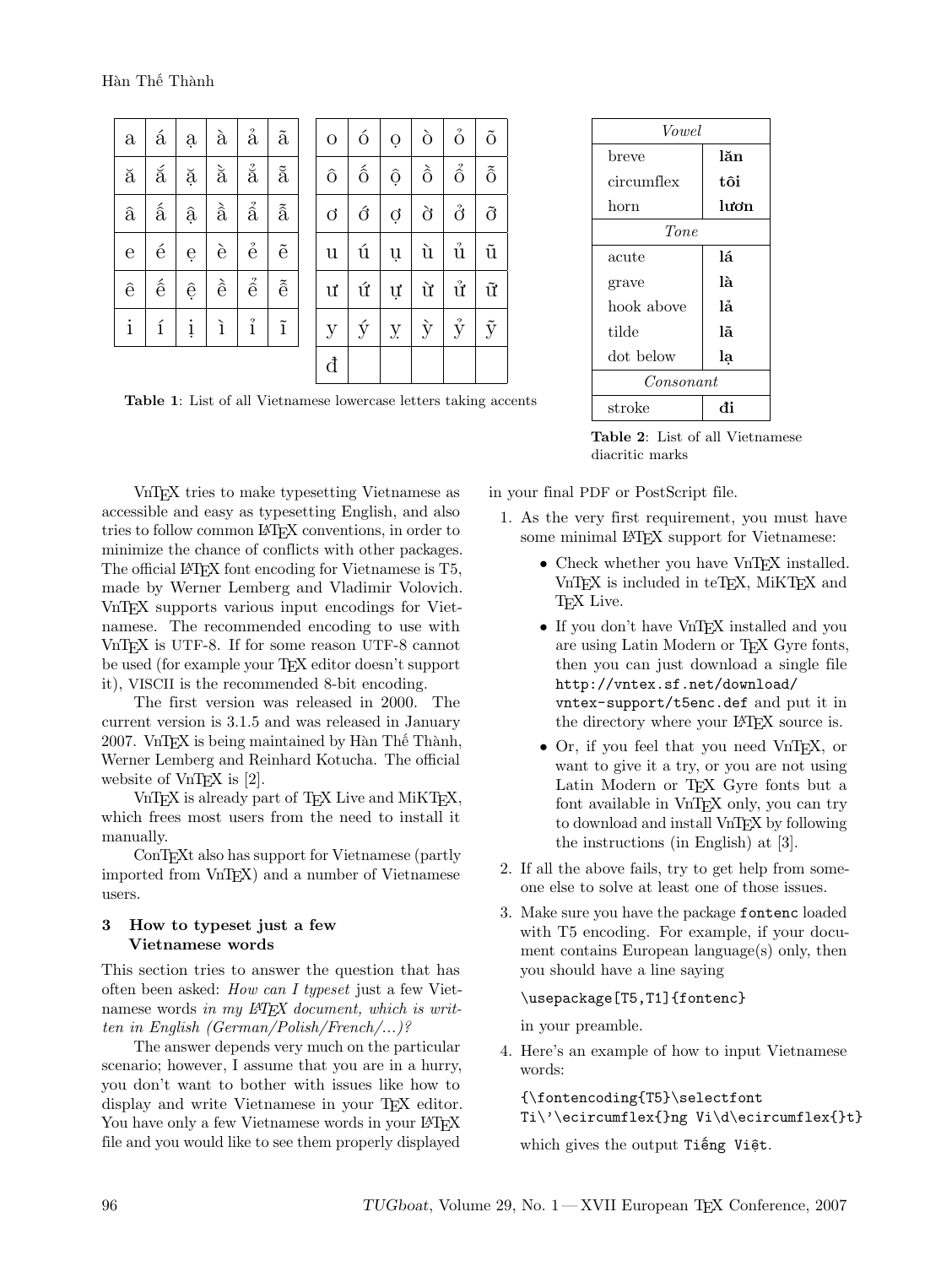5. If the font family you are using doesn't support T5 encoding, you might want to use another family by saying something like

```
\fontencoding{T5}\fontfamily{cmr}
  \selectfont
```
Instead of cmr (Computer Modern fonts) you can use lmr (Latin Modern fonts), or any font family that supports T5 encoding. For a complete list, see [4].

- 6. Table 3 contains all Vietnamese letters for your reference.
- 7. If you have quite a lot of Vietnamese words it can be somewhat tedious to translate them to the above form (often called the LAT<sub>EX</sub> Internal Character Representation— LICR). On Windows you can use the package http://vntex. sourceforge.net/download/vntex-support/ tovntex.zip to translate text in the clipboard from VIQR or UTF-8 to LICR by one key press.

The same (or close) convenience could be made for Unix/Linux users, but at somewhat higher cost due to deficiencies of Unix-like systems. So if you don't use Windows then you are out of luck, sorry. However, if you use Vim, you can still download the package mentioned above, and use the vim script inside the zip archive to do the conversion. If you want to make this easier for Unix users then let me know.

In the future, a web page might be set up to provide online conversion from UTF-8 text to LICR.

## 4 A quick start for VnTEX users

This section describes the very first steps for those who want to use VnT<sub>F</sub>X. In contrast to the previous section, the requirement here is that you have VnTEX installed, your editor can properly display Vietnamese text and you can input Vietnamese text. If your setup doesn't meet these requirements, here are some quick tips:

- 1. for Windows users:
	- install MiKT<sub>E</sub>X;
	- use a text editor that supports UTF-8: TeX-Maker with a Unicode font like Courier New;
	- use the Unikey keyboard driver to input Vietnamese letters.
- 2. for Unix users:
	- install T<sub>E</sub>X Live 2007;
	- use a text editor that supports UTF-8: TeX-Maker, Emacs or Kile, with a Unicode font like Courier New;

• use the XUniKey or Xvnkb keyboard driver to input Vietnamese letters (this is not needed for Emacs which has its own input methods).

Supposing that you have VnTFX installed and can read/write Vietnamese with your editor, we can continue now.

A minimal example looks as follows:

\documentclass{report} \usepackage[utf8]{vietnam} \begin{document} Tiếng Việt \end{document}

If the document contains multiple languages, you can use babel:

\documentclass{report}

```
\usepackage[english,vietnam]{babel}
\usepackage[utf8]{inputenc}
\begin{document}
\selectlanguage{english}
English text
\selectlanguage{vietnam}
Tiếng Việt
\end{document}
```
Once you get started with those examples, you might be interested in some practical issues like:

- how to use VnTFX with Scientific WorkPlace,
- how to create PDF that can be searched, cut or pasted,
- how to create PDF with Unicode bookmarks,
- how to use MakeIndex with VnTEX,
- how to convert LAT<sub>EX</sub> to HTML using T<sub>EX4</sub>ht.

All those issues are solved and described at the VnTEX website [2].

### 5 A survey of fonts that can be used with VnTEX

VnTEX comes with quite a large set of fonts. Apart from that, many existing fonts also support Vietnamese. Most of them are made by the Polish font experts who are working on the Latin Modern and TEX Gyre font projects.

#### 5.1 Fonts coming with VnTFX

Many freely available T<sub>F</sub>X fonts have their Vietnamese counterpart coming with VnTEX:

- VNR: based on Computer Modern, the default TEX fonts;
- URWVN: based on URW fonts, the free version of 35 standard PostScript fonts;
- Vn CM Bright: based on CM Bright, a sans serif font derived from Computer Modern fonts;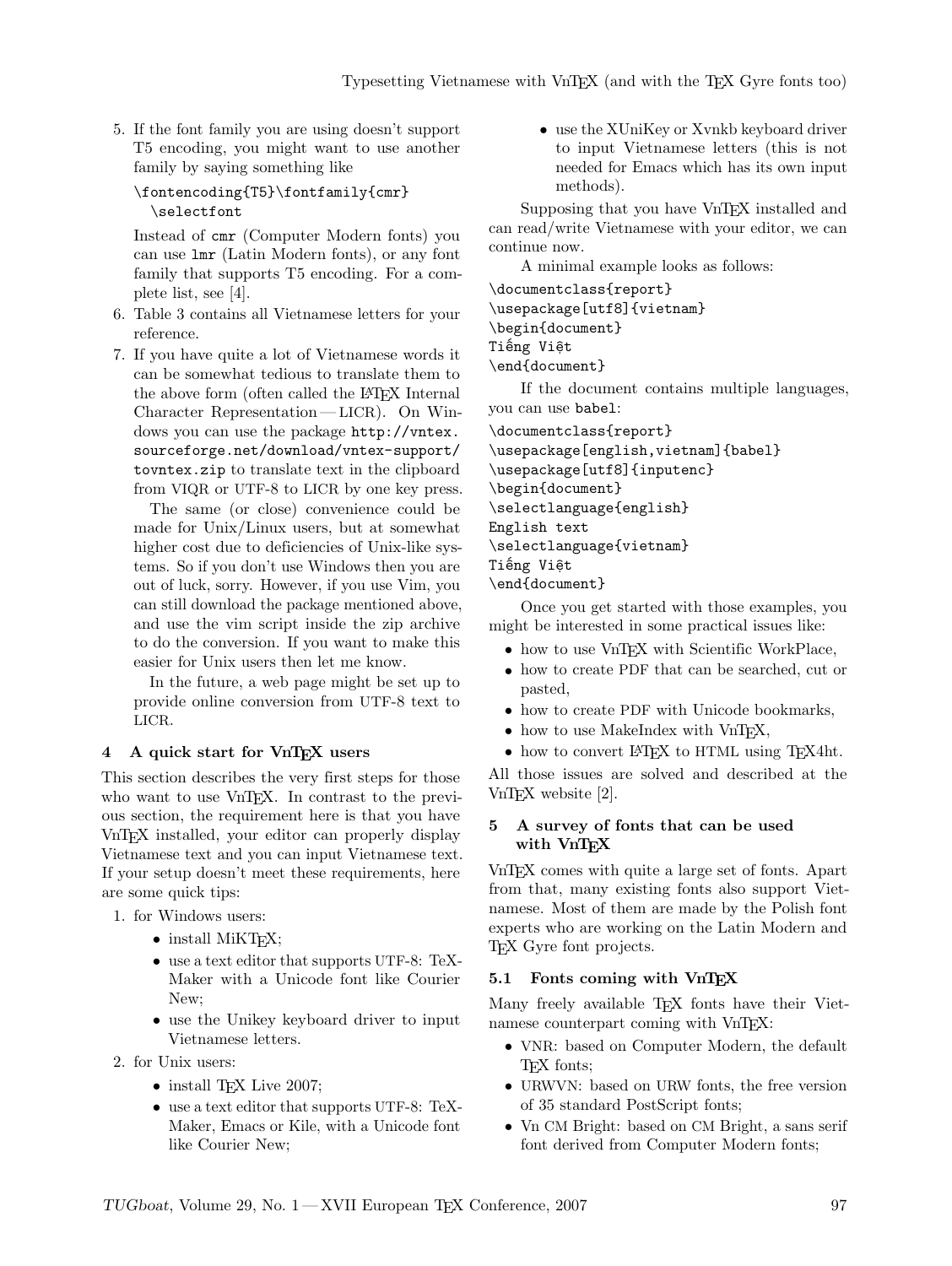|                            | $A \vee A$                             | Í                       | $\vee$ <sup>I</sup>                          |                               | $\mathbf{\acute{Y}}$ $\vee$ y       | į                    | $\d{i}$                                                   |
|----------------------------|----------------------------------------|-------------------------|----------------------------------------------|-------------------------------|-------------------------------------|----------------------|-----------------------------------------------------------|
|                            | $A \in A$                              | 1                       | $\d{I}$                                      |                               | $\rm Y$ \d{Y}                       | ò                    | $\setminus$ 'o                                            |
|                            | $A \wedge A$                           | O                       | $\setminus$ '0                               |                               | $\mathbf{\hat{a}} \vee \mathbf{a}$  |                      | $\stackrel{\circ}{O}$ \h{o}                               |
|                            | $\rm \AA$ $\vee$ a                     | O                       | $\hbar$ {0}                                  | å                             | $\hbar{a}$                          |                      | $\tilde{O}$ \~o                                           |
|                            | $A \setminus d\{A\}$                   | O                       | $\setminus$ ~0                               |                               | $\tilde{a} \quad \text{``a}$        |                      | $\mathbf{0} \quad \mathbf{0}$                             |
| Ă                          | <b>Abreve</b>                          | Ŏ                       | $\vee$ <sup>0</sup>                          | á                             | ∖'a                                 | $\mathbf{o}$         | $\{o\}$                                                   |
|                            | $\tilde{\mathbf{A}}$ \'\Abreve         | O                       | $\d{0}$                                      | $\mathbf a$                   | $\d{a}$                             | ô                    | $\verb \ocircumflex $                                     |
|                            | $\check{A}$ \h\Abreve                  | Õ                       | \Ocircumflex                                 | ă                             | \abreve                             | Ô.                   | $\backslash$ ' \ocircumflex                               |
| $\tilde{\text{A}}$         | \~\Abreve                              | Ô                       |                                              | ă                             | $\backslash$ ' \abreve              | ô                    | \h\ocircumflex                                            |
| $\bf A$                    |                                        | Ô                       | $\verb \\' \backslash 0 \texttt{circumflex}$ | $\ddot{\tilde{\mathbf{a}}}$   | \h\abreve                           |                      | $\tilde{0}$ \"\ocircumflex                                |
|                            | \'\Abreve                              |                         | \h\Ocircumflex                               | ã                             | $\verb \ $ abreve                   |                      | $\hat{0}$ /'\ocircumflex                                  |
| $\mathbf{A}$               | \d\Abreve                              | Ô                       | $\verb \N" \def \verb correndles $           | ă                             | \'\abreve                           | Ô                    | \d\ocircumflex                                            |
|                            | $\tilde{\mathbf{A}}$ \Acircumflex      | Ô                       | $\backslash$ '\Ocircumflex                   | ă                             | \d\abreve                           | Q,                   | \ohorn                                                    |
|                            | $\rm \AA$ \'\Acircumflex               | O                       | \d\0circumflex                               | â                             | \acircumflex                        | ð                    | \'\ohorn                                                  |
|                            | $\tilde{A}$ \h\Acircumflex             | Ω                       | \0horn                                       | à<br>$\hat{\hat{\mathbf{a}}}$ | $\backslash$ ' \acircumflex         | Ő                    | \h\ohorn                                                  |
|                            | $\tilde{\text{A}}$ \~\Acircumflex      | Ø                       | $\backslash$ ' \0horn                        | ã                             | \h\acircumflex                      | Õ.<br>Ć              | $\verb \ $ ohorn                                          |
|                            | $\tilde{\mathrm{A}}$ \'\Acircumflex    | O                       | \h\0horn                                     | á                             | $\verb \x $ \cases are $\verb max $ | d                    | \'\ohorn<br>\d\ohorn                                      |
| Α                          | \d\Acircumflex                         | O                       | $\Upsilon$ \Ohorn                            | â                             | $\backslash$ ' \acircumflex         | ù                    |                                                           |
| Ð                          | \DJ                                    | Ø                       | \'\Ohorn                                     | đ                             | \d\acircumflex                      | ů                    | ∖'u<br>$\hbar{u}$                                         |
| È                          | $\setminus$ 'E                         |                         | \d\0horn                                     | è                             | $\overline{d}j$                     | ũ                    | $\mathcal{N}$ u                                           |
| Ė                          | $\hbar$ {E}                            | ŢΤ                      | $\setminus$ <sup>'</sup> U                   | ė                             | $\vee$ e                            |                      | $\mathbf{u} \vee \mathbf{u}$                              |
| Ĕ                          | $\setminus E$                          | Ú                       | $\hbar$ {U}                                  | $\tilde{e}$                   | $\hbar{e}$<br>$\mathcal{C}$         |                      | $\mathbf{u} \setminus d\{\mathbf{u}\}$                    |
| É                          | $\vee$ <sup>r</sup>                    | ŢŢ                      | $\setminus$ ~U                               | é                             | $\vee$ e                            |                      | $\mathbf{u}' \in \mathbb{R}$                              |
| E                          | $\dE$                                  | Ú                       | $\vee$ <sup>v</sup> U                        | e                             | $\d{e}$                             | ù                    | $\backslash$ ' \uhorn                                     |
| Ê                          | \Ecircumflex                           |                         | $U \setminus d\{U\}$                         | ê                             | \ecircumflex                        | Ű                    | \h\uhorn                                                  |
| È                          | \'\Ecircumflex                         |                         | $U'$ \Uhorn                                  | è                             | \'\ecircumflex                      | ữ                    | $\lq\n\$                                                  |
| $\hat{\hat{\mathbf{E}}}$   |                                        | Ù                       | $\backslash$ ' \Uhorn                        | $\hat{\hat{\mathbf{e}}}$      | \h\ecircumflex                      | ứ                    | $\backslash$ ' \uhorn                                     |
| $\tilde{\hat{\mathbf{E}}}$ | \h\Ecircumflex                         | Ů                       | \h\Uhorn                                     | $\tilde{\hat{\mathbf{e}}}$    | $\verb \` ecircumflex $             |                      | $\mathbf{U}' \backslash \text{d} \backslash \text{uhorn}$ |
| $\mathbf{\hat{E}}$         | $\Upsilon$                             | U                       | \~\Uhorn                                     | $\hat{\mathbf{e}}$            | $\backslash$ ' \ecircumflex         | $\mathbf{\hat{y}}$   | $\chi$ <sup>c</sup> y                                     |
|                            | $\backslash$ '\Ecircumflex             | Ú                       | $\backslash$ ' \Uhorn                        | ê                             | \d\ecircumflex                      | $\mathbf{\hat{y}}$   | $\hbar{y}$                                                |
| Ê                          | \d\Ecircumflex                         | U                       | $\dU$ horn                                   | ì                             | $\mathcal{N}$                       | $\tilde{\mathbf{y}}$ | $\mathcal{L}$                                             |
| Ì                          | $\setminus$ 'I                         | Ŷ                       |                                              | î                             | $\hbar{i}$                          | ý                    | $\vee$ y                                                  |
| İ                          | $\hbar{1}$                             |                         | $\setminus$ 'Y                               | ĩ                             | $\mathcal{N}$ i                     | $\mathbf{y}$         | $\d{y}$                                                   |
| Ĩ                          | $\backslash \widetilde{\phantom{a}}$ I | $\mathring{\mathbf{Y}}$ | $\hbar{Y}$                                   | í                             | $\vee$ i                            |                      |                                                           |
|                            |                                        | $\tilde{\rm Y}$         | $\setminus$ ~Y                               |                               |                                     |                      |                                                           |

#### Table 3: Vietnamese alphabet

- Vn Concrete: based on the CM Concrete font;
- TXTTVN: based on TXTT, a very nice typewriter font from the txfonts package;
- Vntopia: based on Adobe Utopia;
- Vn Charter: based on Bitstream Charter;
- $\bullet\,$  Vn URW Grotesk: based on URW Grotesk font, a heavy font suitable for displayed text;
- Vn Garamond: based on URW Garamond;

• Vn Classico: based on URW Classico (also known as Optima).

In addition to the above, VnTEX also contains TEX support for some TrueType fonts (MS Core fonts, ArevSan, ComicSans).

## 5.2 Fonts from other sources

The fonts made by Bogusław Jackowski and Janusz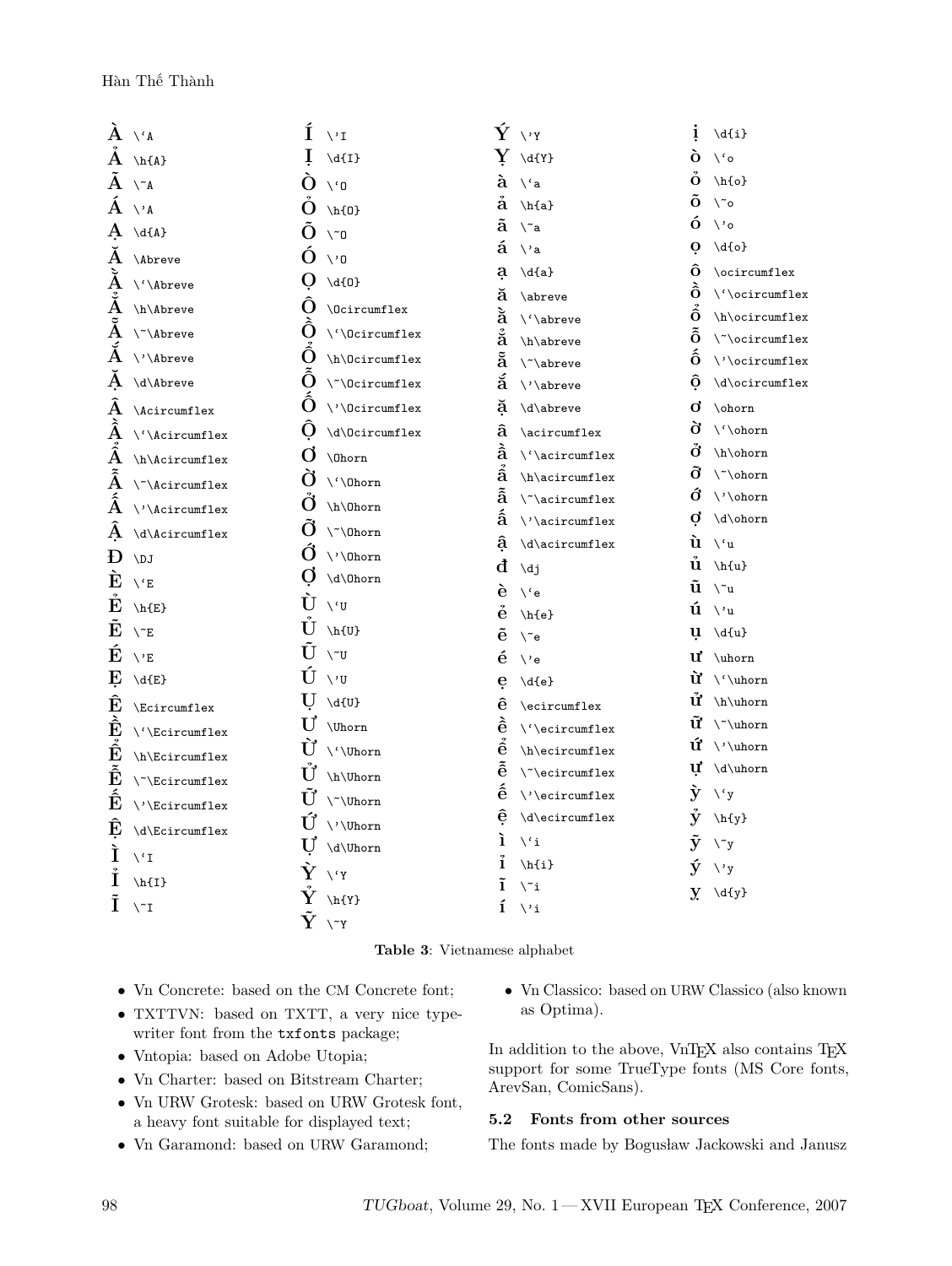Nowacki have excellent support for many languages including Vietnamese. The fonts come ready-to-use and cover all Vietnamese letters. Since the fonts are so well known, I will only list them here without description:

- Latin Modern fonts,
- TEX Gyre fonts (Bonum, Pagella, Schola, Termes, Heros),
- $\bullet$  Antykwa Toruńska,
- Iwona,
- Kurier.

Antykwa Półtawskiego is also a very nice font made by our Polish font experts but doesn't support Vietnamese yet. Therefore I take this opportunity to repeat my plea to add Vietnamese support to this font  $:$ ).

Starting with version 7.0, Adobe Reader comes with two nice fonts: Minion and Myriad. These fonts have full support for Vietnamese. However, the use of these fonts is restricted to Adobe Reader only. It's not even allowed to embed a subset of the fonts in a PDF or PostScript file. Using a recent version of pdfTEX, it is possible to use the fonts without embedding them (but doing so implies that the PDF output must be viewed or printed with Adobe Reader 7.0 or newer).

## 5.3 Typesetting Vietnamese and math

As mentioned above, VnT<sub>F</sub>X tries to make typesetting Vietnamese as easy as typesetting English. When it comes to math typesetting, this holds true as well. Most of the fonts listed in the Free Math Font Survey [7] either have a Vietnamese version available with VnTEX, or support Vietnamese themselves. Therefore, the samples listed in the survey also apply to Vietnamese. There is even a Vietnamese translation of the survey [8].

## 6 Comments on Latin Modern and TEX Gyre from a user perspective

The Latin Modern and TEX Gyre fonts try to make life easier for TEX maintainers as well as TEX users. Therefore I think it is important for the authors to get feedback not only from font experts and TEX maintainers, but also from end users. In this section I would like to comment on the fonts from the perspective of a Vietnamese TEX user.

Ease of use: excellent, since the fonts are already included in major T<sub>EX</sub> distributions, with everything needed for use. In other words, it cannot be easier for someone who wants to use them or give them a try. However, it seems that people

are not very interested in trying, since the benefits of switching to those new fonts are not that clear for an end user. Perhaps a short document explaining the benefits to switch to those new fonts would be helpful.

- Quality: the Vietnamese letters look very good in general:
	- accents are very consistent regarding shape and placement;
	- in most cases the accents look similar to or better than those in VNR and URWVN fonts;
	- kerning data are added for Vietnamese letters as well;
	- the widths of letters like  $\mathbf{U}, \mathbf{O}, \mathbf{u}, \mathbf{o}$  are adjusted properly;
	- the quality of hints and outlines are far better than in URWVN fonts.
- Issues: still, there are some issues regarding accent shapes and placement that need to be discussed and perhaps re-considered if applicable:
	- sometimes the accents don't seem to have the same (or optically compatible) darkness; especially the grave accent is often darker than the others in italic fonts;
	- the placement of acute and grave over circumflex does not seem optimal to Vietnamese users, especially the combination of grave over circumflex. It is preferable to have the grave rather on the right side of the circumflex, instead of the center.
	- sometimes the accents are placed too close to the base letter or to each other, making some letters look too "crowded". This is more visible at small sizes, or low resolution.

## 7 Acknowledgments

I would like to thank all the people who have contributed to VnTEX in various ways. I try to list here the most significant contributors that I can recall, in no particular order:

- Vladimir Volovich for work on the T5 encoding and supporting T5 encoding in his cmap package,
- Werner Lemberg for major LAT<sub>EX</sub> support in VnTEX and also for the vncmr package, from which VnTEX was derived,
- Reinhard Kotucha for maintaining the VnTFX package,
- Bogusław Jackowski and Janusz M. Nowacki for their excellent support of Vietnamese in their fonts,